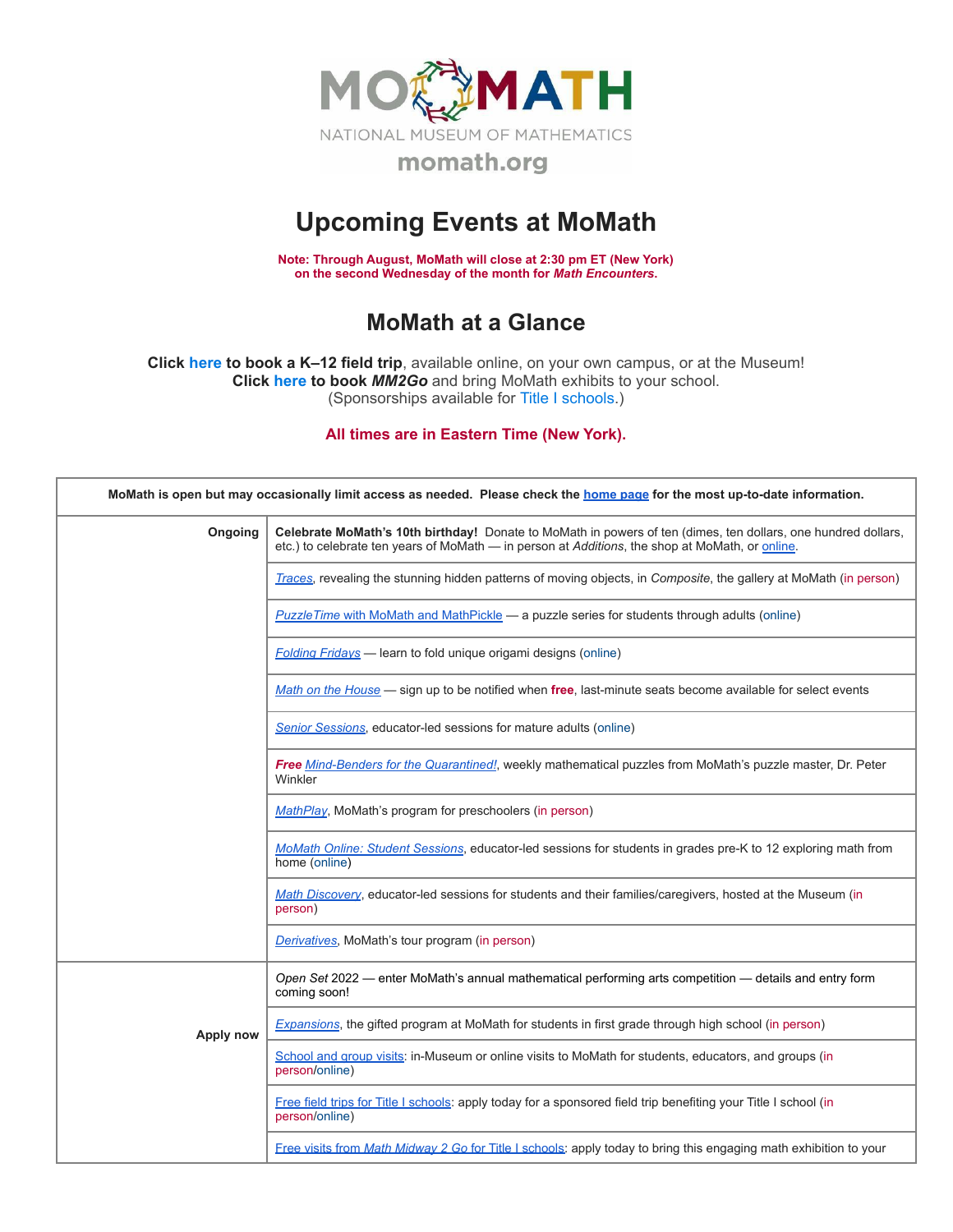|                              |                         | school (in person)                                                                                                                                                    |
|------------------------------|-------------------------|-----------------------------------------------------------------------------------------------------------------------------------------------------------------------|
|                              |                         | Free educator sessions at your school: apply today to invite one of MoMath's expert educators to bring the joy of<br>math directly to your Title I school (in person) |
|                              |                         | Integrators, the MoMath high school volunteer program: apply now for fall 2022 (in person)                                                                            |
| Thu, Jun 23                  | 4:15 pm                 | Student Sessions: "Color Grids" (for grades 3–6) (online)                                                                                                             |
| Fri, Jun 24                  | 2:00 pm                 | Senior Sessions: "Topological Tic-Tac-Toe" (online)                                                                                                                   |
| Fri, Jun 24                  | $3:00$ pm               | Student Sessions: "Shape Shifters" (for grades pre-K-2) (online)                                                                                                      |
| Fri, Jun 24                  | 4:15 pm                 | Math Discovery: "Möbius Madness" (for grades 3-6) (in person)                                                                                                         |
| Fri, Jun 24                  | 4:30 pm                 | Folding Fridays - learn to fold unique origami designs: "Notebook" by Roberto Gretter (online)                                                                        |
| Fri, Jun 24                  | 7:00 pm                 | <b>Free-to-members</b> Equilibrium, MoMath's adult evening of mathematical games (online)                                                                             |
| Sat, Jun 25                  | 4:00 pm                 | Math Discovery: "Tessellation Station" (for grades K-2) (in person)                                                                                                   |
| Mon, Jun 27 to Fri,<br>Sep 2 | 9:00 am to<br>$3:00$ pm | 2022 Transformations, the summer camp at MoMath for rising 1st to 9th graders (in person)                                                                             |
| Mon, Jun 27                  | 4:15 pm                 | Student Sessions: "Win like a Mathematician: Connect Four" (for grades 5-8) (online)                                                                                  |
| Tue, Jun 28                  | 2:00 pm                 | Senior Sessions: "Cryptarithmetic" (online)                                                                                                                           |
| Tue, Jun 28                  | 3:00 pm                 | Student Sessions: "Cryptarithmetic" (for grades 2-5) (online)                                                                                                         |
| Tue, Jun 28                  | 6:30 pm                 | <b>Polyhedra Party with Chaim Goodman-Strauss (online)</b>                                                                                                            |
| Wed, Jun 29                  | 2:00 pm                 | Student Sessions: "Ghostly Graphs" (for grades 1-4) (online)                                                                                                          |
| Wed, Jun 29                  | 7:00 pm                 | Starring Math - discussion of the film Beautiful Young Minds, hosted by Steven Strogatz (online)                                                                      |
| Thu, Jun 30                  | $4:00$ pm               | Meet a Mathematician featuring Angela Tabiri; hosted by Steven Strogatz (online)                                                                                      |
| Thu, Jun 30                  | 4:00 pm                 | Math Discovery: "Graphs of the Rainbow" (for grades 4-8) (in person)                                                                                                  |
| Thu, Jun 30                  | 4:00 pm                 | Student Sessions: "Topological Tic-Tac-Toe" (for grades 7–12) (online)                                                                                                |
| Fri, Jul 1                   | $4:00$ pm               | Math Discovery: "Shape Shifters" (for grades pre-K-2) (in person)                                                                                                     |
| Fri, Jul 1                   | 4:00 pm                 | Student Sessions: "Prime Time" (for grades 1-3) (online)                                                                                                              |
| Sun, Jul 3                   | 12:00 pm                | Mathematician in the Museum! with Chaim Goodman-Strauss (in person)                                                                                                   |
| Tue, Jul 5                   | 4:00 pm                 | Loving Math - stories, games, and laughter in a hilariously fun children's series (for grades K-3) (online)                                                           |
| Tue, Jul 5                   | 6:30 pm                 | <b>Polyhedra Party</b> with Chaim Goodman-Strauss (online)                                                                                                            |
| Wed, Jul 6                   | $4:00$ pm               | <b>Fun and Games with Steve (in person/online)</b>                                                                                                                    |
| Wed, Jul 6                   | 6:30 pm                 | <b>Family Math Show (in person/online)</b>                                                                                                                            |
| Thu, Jul 7                   | $3:00$ pm               | Senior Sessions: "Exhibit Explorations: Math Square" (online)                                                                                                         |
| Sat, Jul 9<br>Sun, Jul 10    | 12:00 pm                | Mathematician in the Museum! with Chaim Goodman-Strauss (in person)                                                                                                   |
| Mon, Jul 11                  | $3:00$ pm               | Senior Sessions: "Alternative Perspectives" (online)                                                                                                                  |
| Mon, Jul 11                  | 4:30 pm                 | Modular Mondays - learn to fold unique origami designs (online)                                                                                                       |
| Mon, Jul 11                  | 6:30 pm                 | Ideas of Calculus in Islam and India with Steven Strogatz (in person/online)                                                                                          |
| Tue, Jul 12                  | 6:30 pm                 | <b>Polyhedra Party</b> with Chaim Goodman-Strauss (online)                                                                                                            |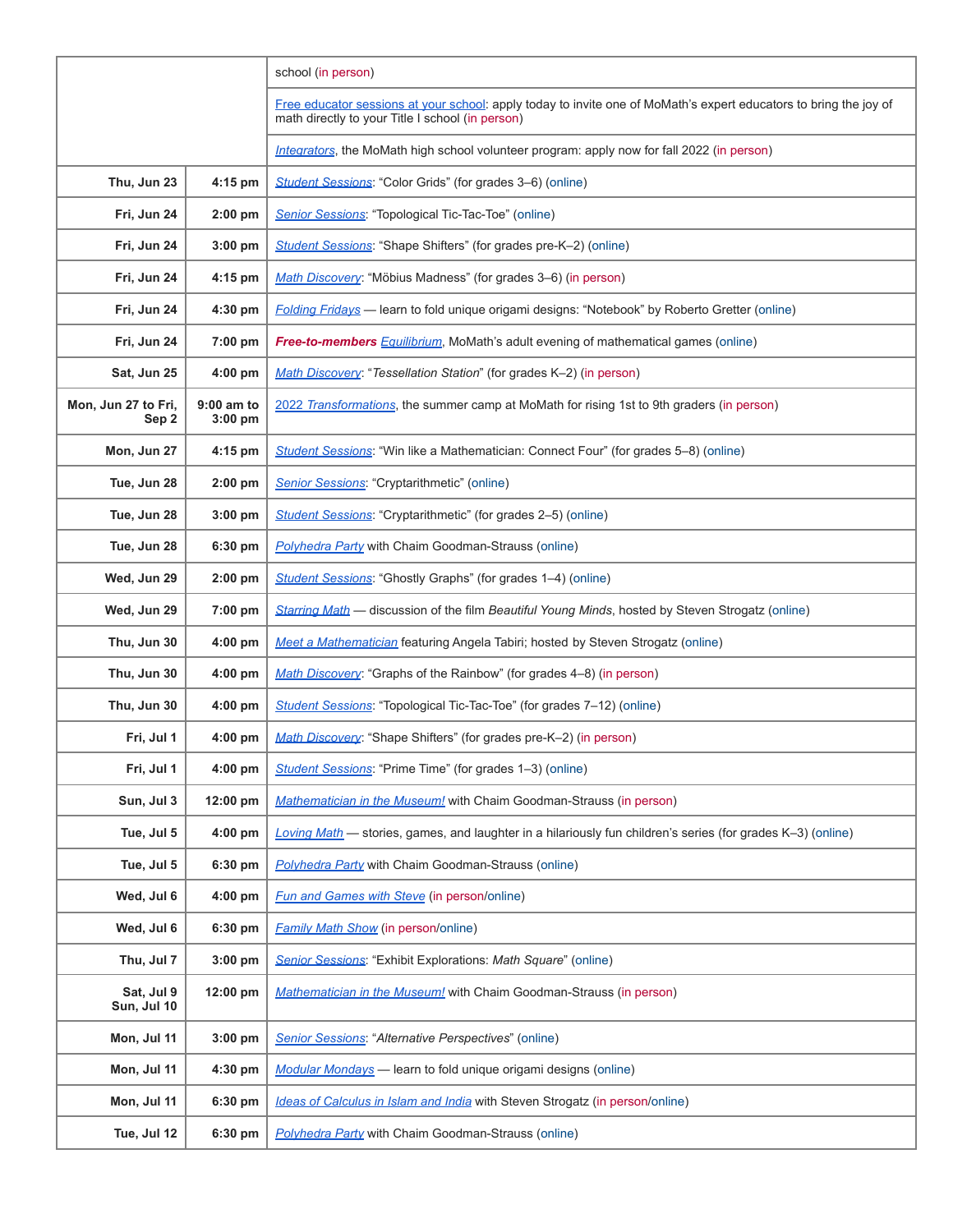| Wed, Jul 13                          | 4:00 pm<br>7:00 pm | Free Math Encounters: "Error-Correcting Codes: The Mathematics of Communication" featuring Nathan Kaplan (in<br>person/online)                                                   |
|--------------------------------------|--------------------|----------------------------------------------------------------------------------------------------------------------------------------------------------------------------------|
| Thu, Jul 14                          | $7:00 \text{ pm}$  | <b>Free-to-members QED: Pitfalls for Parents</b> (online)                                                                                                                        |
| Fri, Jul 15                          | 6:30 pm            | Free Family Fridays: "Domino Art: Design, Build, and Topple!" with Lily Hevesh (in person/online)                                                                                |
| Sat, Jul 16<br>Sun, Jul 17           | 12:00 pm           | Mathematician in the Museum! with Chaim Goodman-Strauss (in person)                                                                                                              |
| Sun, Jul 17                          | 5:30 pm            | Tween Primes, the MoMath book club for teens and tweens: The Joy of X by Steven Strogatz (online)                                                                                |
| Mon, Jul 18                          | $4:30$ pm          | Modular Mondays - learn to fold unique origami designs (online)                                                                                                                  |
| Mon, Jul 18                          | 6:30 pm            | Ideas of Calculus in Islam and India with Steven Strogatz (in person/online)                                                                                                     |
| Tue, Jul 19                          | 6:30 pm            | <b>Polyhedra Party with Chaim Goodman-Strauss (online)</b>                                                                                                                       |
| Wed, Jul 20                          | $3:30$ pm          | Free Math Gym, a workout for your brain (online)                                                                                                                                 |
| Wed, Jul 20                          | 6:30 pm            | Volumes, the MoMath book club: a discussion of The Jazz of Physics by Stephon Alexander (online)                                                                                 |
| Thu, Jul 21 to Sat,<br><b>Jul 23</b> | All day            | The Rosenthal Prize Summer Institute: learn about past prize-winning lessons and prepare to apply for the Prize in<br>2023 in this expenses-paid NYC seminar program (in person) |
| Thu, Jul 21                          | 4:00 pm            | Ask a Mathematician - Anything! with Steven Strogatz (online)                                                                                                                    |
| Fri, Jul 22                          | 3:00 pm            | Senior Sessions: "Luck, Magic, or Math?" (online)                                                                                                                                |
| Sat, Jul 23                          | 12:00 pm           | <b>Mathematician in the Museum!</b> with Chaim Goodman-Strauss (in person)                                                                                                       |
| Sat, Jul 23                          | $3:00$ pm          | Krazy Kahoot, a fast-paced family quiz game with Steve Sherman (online)                                                                                                          |
| Mon, Jul 25                          | 4:30 pm            | Modular Mondays - learn to fold unique origami designs (online)                                                                                                                  |
| Mon, Jul 25                          | 6:30 pm            | Ideas of Calculus in Islam and India with Steven Strogatz (in person/online)                                                                                                     |
| Tue, Jul 26                          | $3:00$ pm          | Senior Sessions: "Math of the Pandemic" (online)                                                                                                                                 |
| Tue, Jul 26                          | 5:30 pm            | Polyhedra Party with Chaim Goodman-Strauss (online)                                                                                                                              |
| Tue, Jul 26                          | 7:00 pm            | Free-to-members Starring Math - discussion of the film The Proof, hosted by Steven Strogatz (online)                                                                             |
| Wed, Jul 27                          | 6:30 pm            | Snake Number Problems and Other Puzzles featuring Rodolfo Kurchan (in person/online)                                                                                             |
| Thu, Jul 28                          | $4:00$ pm          | Meet a Mathematician featuring Nalini Joshi; hosted by Steven Strogatz (online)                                                                                                  |
| Sat, Jul 30<br>Sun, Jul 31           | 12:00 pm           | <b>Mathematician in the Museum!</b> with Chaim Goodman-Strauss (in person)                                                                                                       |
| Mon, Aug 1                           | 4:30 pm            | Modular Mondays - learn to fold unique origami designs (online)                                                                                                                  |
| Mon, Aug 1                           | 6:30 pm            | Ideas of Calculus in Islam and India with Steven Strogatz (in person/online)                                                                                                     |
| Tue, Aug 2                           | 5:30 pm            | Polyhedra Party with Chaim Goodman-Strauss (online)                                                                                                                              |
| Tue, Aug 2                           | 6:30 pm            | Volumes, the MoMath book club: a discussion of How to Free Your Inner Mathematician: Notes on Mathematics<br>and Life by Susan D'Agostino (online)                               |
| Thu, Aug 4                           | $3:00$ pm          | Senior Sessions: "Rep-tiles" (online)                                                                                                                                            |
| Sat, Aug 6<br>Sun, Aug 7             | $12:00$ pm         | <b>Mathematician in the Museum!</b> with Chaim Goodman-Strauss (in person)                                                                                                       |
| Sun, Aug 7 to Tue,<br>Aug 9          | All day            | MOVES. The Mathematics of Various Entertaining Subjects - MoMath's fifth biennial conference, this year<br>featuring the math of puzzles (in person)                             |
| Mon, Aug 8                           | 4:30 pm            | Modular Mondays - learn to fold unique origami designs (online)                                                                                                                  |
| Tue, Aug 9                           | 6:30 pm            | <b>Polyhedra Party</b> with Chaim Goodman-Strauss (online)                                                                                                                       |